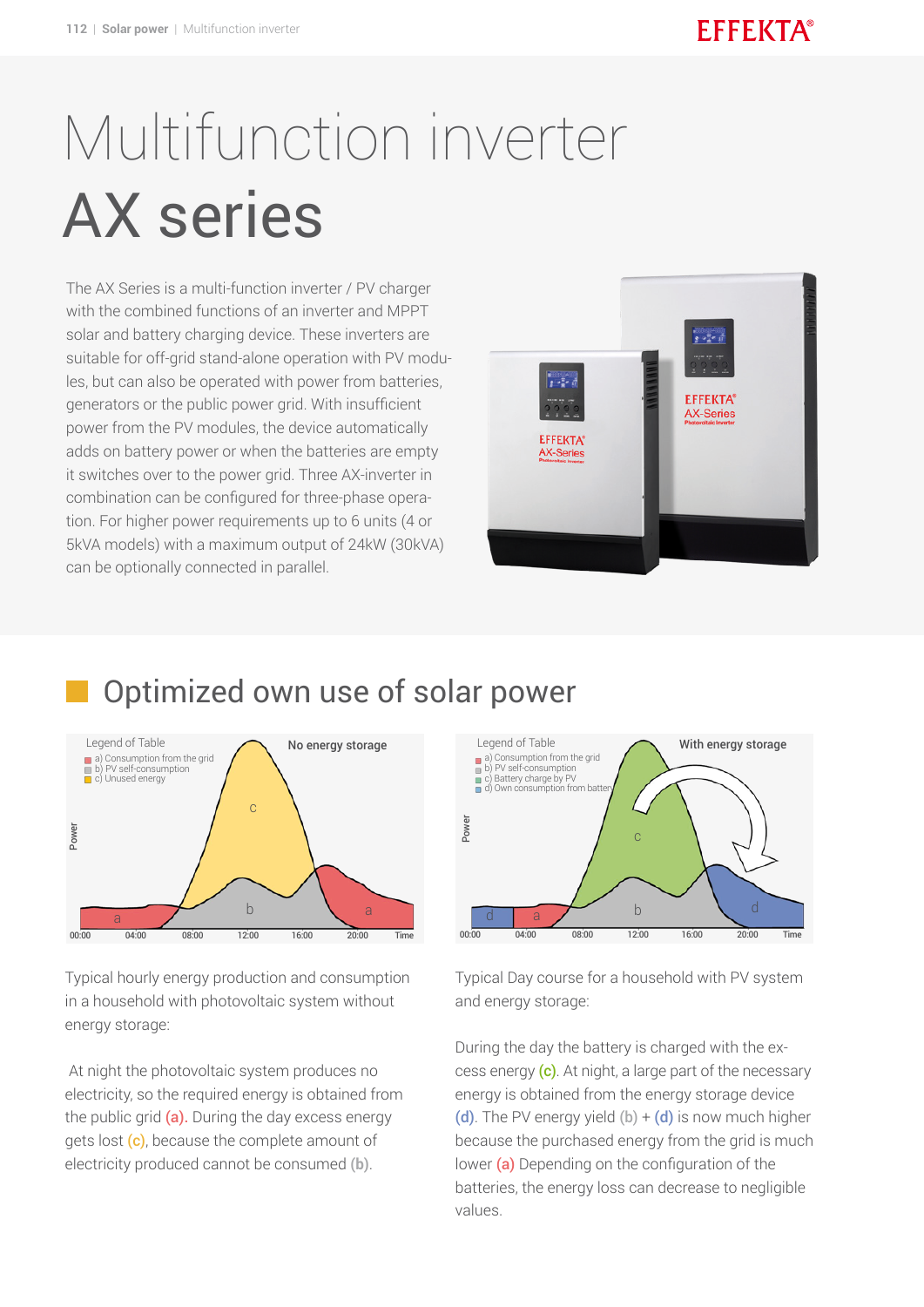#### **EFFEKTA®**

## **Characteristics**

- **Parallel operation of several inverters possible**
- **3-phase operation possible**
- **Pure sine wave output**
- **Built-in MPPT solar charge controller**
- Configurable via LCD display or PC software
- Auto restart when mains power returns
- Overload / over temperature / short circuit protection
- **Island operation possible**
- **Optimized charge process for perfect battery** performance ("Smart Charger Design")
- 12 months warranty
- Solar power, AC Mains power supply, 24 o. 48 VDC battery (PWM auch 12 VDC)

#### MPPT suitability

- Superior in temperate regions ( $\emptyset$  25° C)
- To prefer for services exceeding 500W
- $\Box$  Preferable with load fluctuations
- Suitable for higher yields
- $\Box$  Ideal for the optimal operating point to choose on the current-voltage curve

#### PWM suitability

- $\Box$  Suitable for constant power / charge conditions
- Suitable for smaller PV systems
- **More cost-effective variant**
- Suitable for uniform, hot climate conditions

## AX-M series

- **MPPT Solar Controller**
- 800, 1600, 2400, 3200, 4000W rated power
- 24 / 48 V DC

## AX-P series

- **MPPT Solar Controller**
- With increased PV power (see specifications)
- 1600, 2400W rated power
- $\sqrt{24/48}$  V DC

#### AX-K series

- **PWM Solar Controller**
- 800, 1600, 2400, 3200, 4000W rated power
- $12, 24, 48$  V DC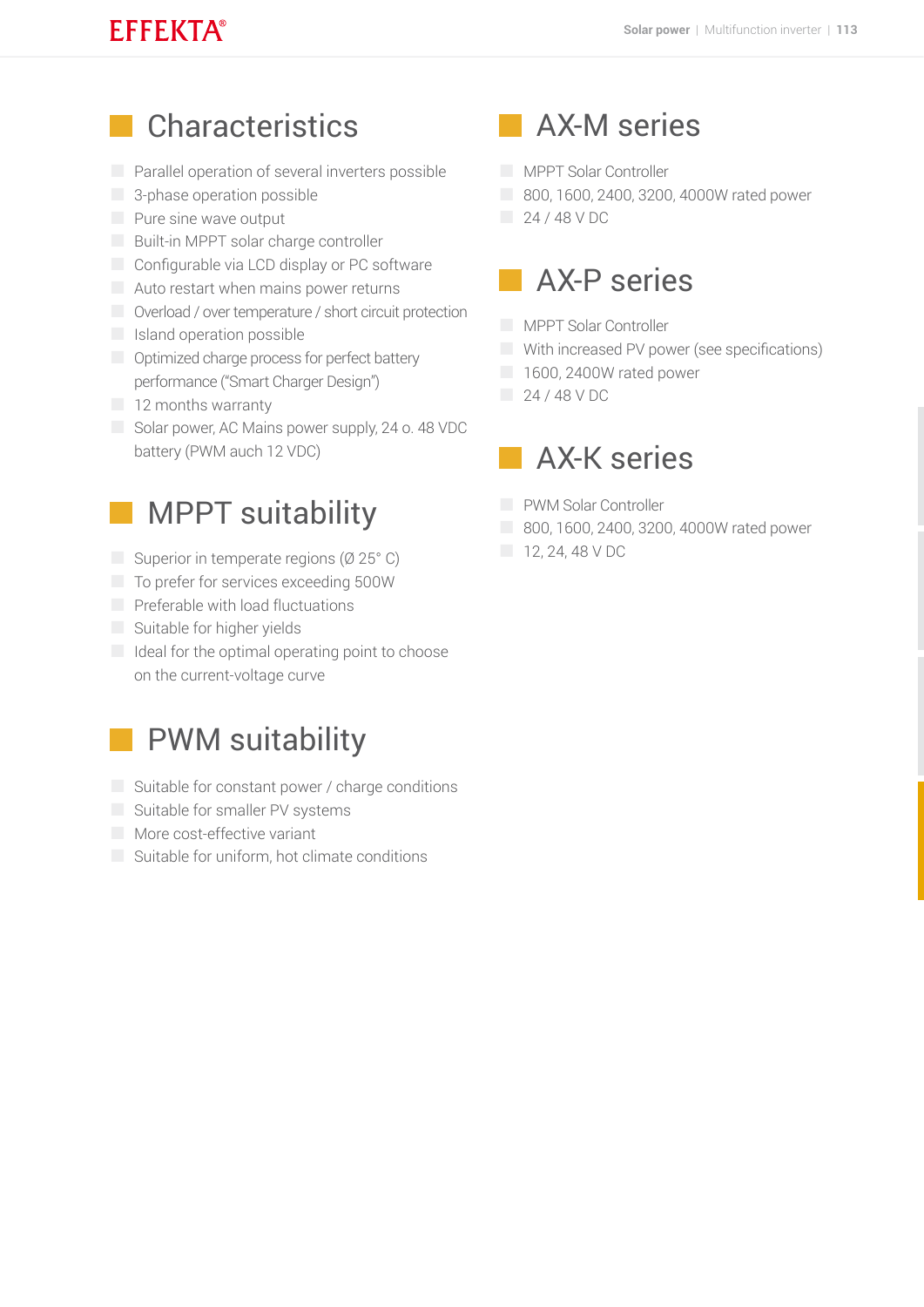# Specifications (M & P series)

| <b>AX</b>                                                |                       | M<br>1 kVA 24 V                  | M<br>2 kVA 24 V | M<br>3 kVA 24 V<br>3 kVA 48 V | P<br>2 kVA 24 V<br>3 kVA 24 V<br>2 kVA 48 V<br>3 kVA 48 V | M<br>4 kVA 48 V | M<br>5 kVA 48 V |  |
|----------------------------------------------------------|-----------------------|----------------------------------|-----------------|-------------------------------|-----------------------------------------------------------|-----------------|-----------------|--|
| <b>Operating temperature</b>                             |                       | $0^{\circ}$ C bis $50^{\circ}$ C |                 |                               |                                                           |                 |                 |  |
| Storage temperature                                      |                       | $-15$ °C bis 60 °C               |                 |                               |                                                           |                 |                 |  |
| Humidity                                                 |                       | < 95 % (non-condensing)          |                 |                               |                                                           |                 |                 |  |
| Size (HxWxD) [mm]                                        |                       | 355 x 272 x 128                  |                 |                               | 479 x 295 x 140                                           | 540 x 295 x 140 |                 |  |
| Weight [Kg]                                              |                       | 7.4                              | 7,6             | 8.0                           | 11,5                                                      | 12.5            | 13.5            |  |
|                                                          | Protection            | IP20                             |                 |                               |                                                           |                 |                 |  |
|                                                          | Safety                | EN 60950-1                       |                 |                               |                                                           |                 |                 |  |
| Regulations<br>/ standards                               | <b>EMC</b>            | EN 55022, class A, EN 55024      |                 |                               |                                                           |                 |                 |  |
|                                                          | <b>Certifications</b> | CE                               |                 |                               |                                                           |                 |                 |  |
| Battery bank alarm contact-load<br>capacity (DRYCONTACT) |                       | 2 A / 250 VAC                    |                 |                               |                                                           |                 |                 |  |

| <b>AX</b> |                          | M 1 kVA 24 V<br>M 2 kVA 24 V<br>M 3 kVA 24 V<br>M 1 kVA 48 V<br>M 3 kVA 48 V | P 2 kVA 24 V<br>P 3 kVA 24 V<br>P 2 kVA 48 V<br>P 3 kVA 48 V | M 4 kVA 48 V<br>M 5 kVA 48 V |  |
|-----------|--------------------------|------------------------------------------------------------------------------|--------------------------------------------------------------|------------------------------|--|
| AC input  | AC input waveform        | Sine wave (Mains and generator)                                              |                                                              |                              |  |
|           | AC input voltage         | 230 VAC                                                                      |                                                              |                              |  |
|           | AC input voltage range   | 90-280 VAC configuration "general home applications"                         |                                                              |                              |  |
|           |                          | 170-280 VAC configuration "Computer applications" (UPS)                      |                                                              |                              |  |
|           | Max. AC-input voltage    | 300 VAC                                                                      |                                                              |                              |  |
|           | AC input frequency       | 50 / 60 Hz (automatic)                                                       |                                                              |                              |  |
|           | AC input frequency range | $40 - 65$ Hz                                                                 |                                                              |                              |  |
|           | Efficiency normal mode   | > 95 % (at rated load and battery bank fully loaded)                         |                                                              |                              |  |
|           | Transfer time            | typical 20ms configuration "general home applications"                       |                                                              |                              |  |
|           |                          | typical 10ms configuration "Computer applications" (UPS)                     |                                                              |                              |  |

| Output voltage<br>230 VAC ± 5 %<br>Output<br>Output frequency<br>50 Hz or 60 Hz, adjustable<br>1 kVA / 0,8 kW<br>4 kVA / 3,2 kW<br>Effective power<br>2 kVA / 1,6 kW<br>2 kVA / 1,6 kW<br>5 kVA / 4,0 k<br>3 kVA / 2,4 kW<br>3 kVA / 2,4 kW<br>Max. Efficiency (Inverter)<br>90%<br>Overload protection (behavior)<br>5 s @ >150% load, 10 s @ 110-150% load<br>Max. load<br>2x nominal load for 5s<br>Circuit breaker in the main power supply<br>Short circuit protection Output<br>Electronic fuse in the inverter operation<br>Sleep operation (STANDBY):<br>Internal<br>2 W<br>consumption<br>Energy saving mode<br>< 10 W<br>< 15 W<br>Normal mode (no load):<br>< 25 W<br>< 50W<br>Battery Bank &<br>Nominal voltage<br>24 VDC<br>48 VDC<br>charger<br>Cold start voltage<br>23,0 VDC<br>46,0 VDC<br>Voltage accuracy<br>±0.3%<br>Charging algorithm<br>$3 \text{ stage } (I \cup O \cup C)$ | AX |  | M 1 kVA 24 V<br>M 2 kVA 24 V<br>M 3 kVA 24 V<br>P 2 kVA 24 V<br>P 3 kVA 24 V | M 3 kVA 48V<br><b>P 2 kVA 48V</b><br>P 3 kVA 48V | M 4 kVA 48 V<br>M 5 kVA 48 V |  |
|-----------------------------------------------------------------------------------------------------------------------------------------------------------------------------------------------------------------------------------------------------------------------------------------------------------------------------------------------------------------------------------------------------------------------------------------------------------------------------------------------------------------------------------------------------------------------------------------------------------------------------------------------------------------------------------------------------------------------------------------------------------------------------------------------------------------------------------------------------------------------------------------------------|----|--|------------------------------------------------------------------------------|--------------------------------------------------|------------------------------|--|
|                                                                                                                                                                                                                                                                                                                                                                                                                                                                                                                                                                                                                                                                                                                                                                                                                                                                                                     |    |  |                                                                              |                                                  |                              |  |
|                                                                                                                                                                                                                                                                                                                                                                                                                                                                                                                                                                                                                                                                                                                                                                                                                                                                                                     |    |  |                                                                              |                                                  |                              |  |
|                                                                                                                                                                                                                                                                                                                                                                                                                                                                                                                                                                                                                                                                                                                                                                                                                                                                                                     |    |  |                                                                              |                                                  |                              |  |
|                                                                                                                                                                                                                                                                                                                                                                                                                                                                                                                                                                                                                                                                                                                                                                                                                                                                                                     |    |  |                                                                              |                                                  |                              |  |
|                                                                                                                                                                                                                                                                                                                                                                                                                                                                                                                                                                                                                                                                                                                                                                                                                                                                                                     |    |  |                                                                              |                                                  |                              |  |
|                                                                                                                                                                                                                                                                                                                                                                                                                                                                                                                                                                                                                                                                                                                                                                                                                                                                                                     |    |  |                                                                              |                                                  |                              |  |
|                                                                                                                                                                                                                                                                                                                                                                                                                                                                                                                                                                                                                                                                                                                                                                                                                                                                                                     |    |  |                                                                              |                                                  |                              |  |
|                                                                                                                                                                                                                                                                                                                                                                                                                                                                                                                                                                                                                                                                                                                                                                                                                                                                                                     |    |  |                                                                              |                                                  |                              |  |
|                                                                                                                                                                                                                                                                                                                                                                                                                                                                                                                                                                                                                                                                                                                                                                                                                                                                                                     |    |  |                                                                              |                                                  |                              |  |
|                                                                                                                                                                                                                                                                                                                                                                                                                                                                                                                                                                                                                                                                                                                                                                                                                                                                                                     |    |  |                                                                              |                                                  |                              |  |
|                                                                                                                                                                                                                                                                                                                                                                                                                                                                                                                                                                                                                                                                                                                                                                                                                                                                                                     |    |  |                                                                              |                                                  |                              |  |
|                                                                                                                                                                                                                                                                                                                                                                                                                                                                                                                                                                                                                                                                                                                                                                                                                                                                                                     |    |  |                                                                              |                                                  |                              |  |
|                                                                                                                                                                                                                                                                                                                                                                                                                                                                                                                                                                                                                                                                                                                                                                                                                                                                                                     |    |  |                                                                              |                                                  |                              |  |
|                                                                                                                                                                                                                                                                                                                                                                                                                                                                                                                                                                                                                                                                                                                                                                                                                                                                                                     |    |  |                                                                              |                                                  |                              |  |